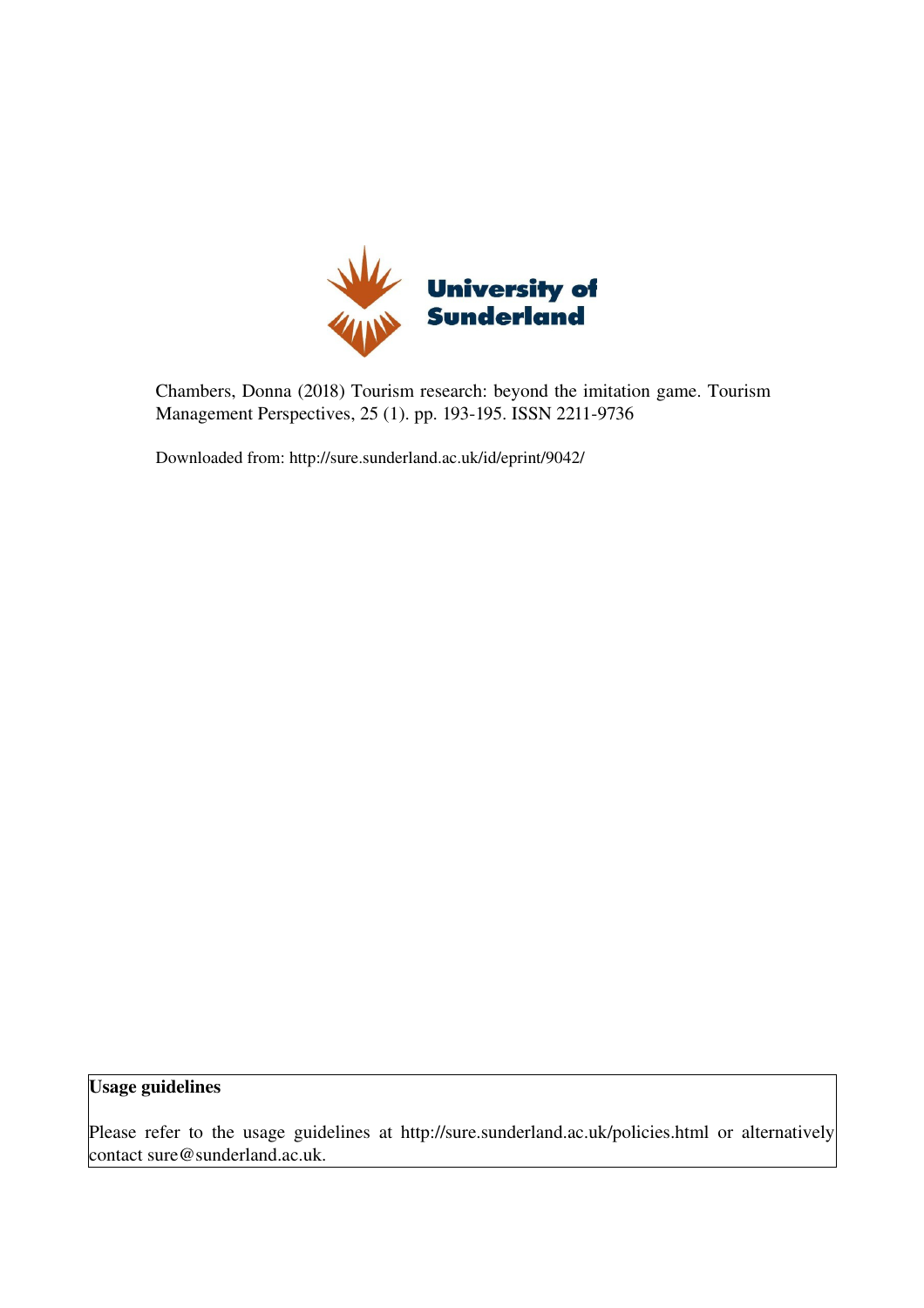#### **Tourism research: beyond the imitation game**

*By three methods we may learn wisdom: First, by reflection, which is noblest; Second, by imitation, which is easiest; and third by experience, which is the bitterest. Confucius*

# **Introduction**

I begin this essay with the above quotation from renowned Chinese philosopher Confucius as I believe it aptly summarises my recent ruminations on the epistemological, ontological and methodological state of tourism research. That is, I have in the past few years become increasingly preoccupied with how knowledge about tourism has been and is being created (by who, for what purposes and can it be justified?); what realities exist about tourism (are there multiple 'truths' about tourism and if there are, which of these have been hidden or silenced and why?); and what techniques and tools are currently being used to garner knowledge about tourism (are there any innovative methods for the collection and analysis of data?). I believe these to be very important considerations if we are to understand the location, effects and affects of power within tourism research and practice. I do not intend to become embroiled in the (obsolescent?) polemic on whether or not tourism is a discipline, as others have argued the case more eloquently than I (see Tribe, 1997). Further, that is not the purpose of this commentary. Rather, my concern is whether as tourism academics we have, in our research and practice, been willing to cross traditional boundaries, to be disruptive, to be self-reflexive and indeed to take the noble and bitter routes to knowledge production (through experience and self-refection) rather than (or in addition to?) the proverbial 'path of least resistance' (through imitation). Of course, I am by no means unique in my preoccupation with these philosophical and methodological concerns (see Phillimore and Goodson, 2004).

Admittedly, pushing beyond the boundaries of existing frontiers to facilitate fundamental change in the way in which tourism knowledge is produced within the context of our increasingly neo-liberal academic institutions, preoccupied with key performance indicators (KPIs), is extremely hard, frustrating, thankless and painstakingly slow (if this can be achieved at all!). Further, we do not exist in vacuums and we all need to be cognisant of the specific cultural, political, economic and personal contexts that might constrain our capacity to cross research frontiers – these 'realities' cannot simply be parenthesised. Sometimes imitation can be justified – why do we need fundamental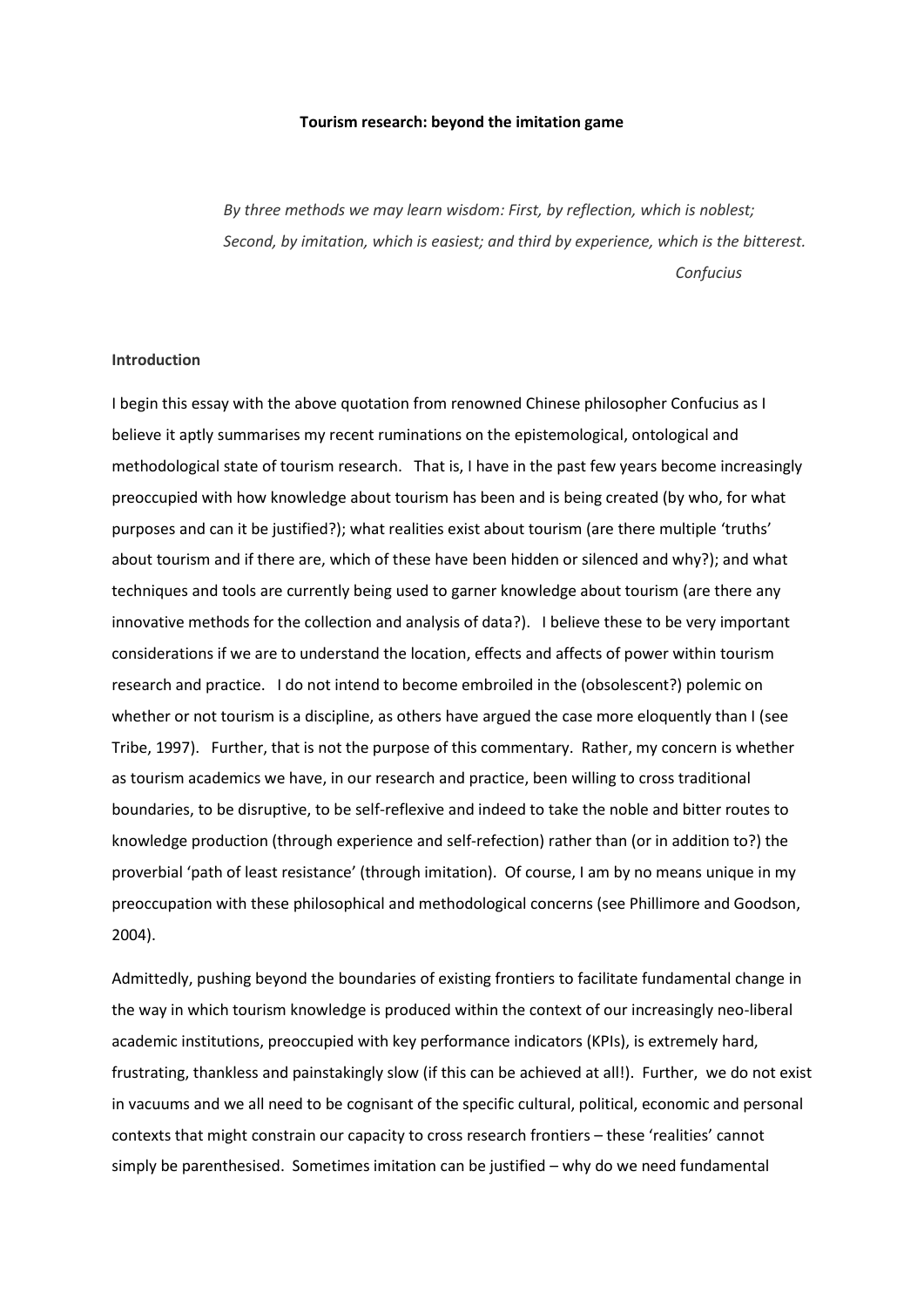change in the way in which tourism knowledge is produced anyway? Why do we need to overcomplicate things?

In the just under 15 years that I have been employed as a tourism academic, I have witnessed a proliferation of tourism research in journals, text books, and increasingly, online forums. If one is to go by the postings on the Tourism Research Information Network (TRINET) there are also many more universities across the world where academics are involved in tourism and related research. The question to my mind is whether within the context of this exponential growth of research activity within tourism there is anything that can be deemed innovative, original or cutting edge. What new knowledges have really emerged in tourism in the last decade or so? Have we as tourism researchers been taking things easy by playing the 'imitation game', trying hard not to 'rock the boat' so much that it actually tips over? It was in the context of these contemplations that I endeavoured to identify recent research in tourism (over the past decade or so) that has, to a greater or lesser extent, dismantled existing knowledge frontiers and has fostered fundamental change in the way we think about, understand, and practice tourism. Towards the end, I would also like to be so bold as to proffer my own opinion as to where I think innovation might emerge in tourism research of the future. This is a rather daunting task as I cannot hope to cover everything – there will be several gaps occasioned by many factors including my inability to access research that has not been written in English, journal and text book publications which I have not been able to retrieve and my own bias towards more qualitative and conceptual approaches. So, what I discuss in the next section is only a very small snapshot which primarily examines those broad 'movements' or 'turns' which have had significant influence on the creation of new tourism knowledges.

## **The emergence of new knowledges in tourism**

It is apposite to start with the birth of what has been deemed the 'critical turn' in tourism studies as it is within this context that I believe, arguably, some of the most innovative research and knowledge production has emerged in tourism in the past just over a decade. The first book length publication in tourism that named this 'critical turn' emerged from the first critical tourism studies conference held in Dubrovnik in 2005 (Ateljevic, Pritchard and Morgan, 2007). Critical tourism is interdisciplinary and drew its inspiration from numerous theories and concepts within the wider social sciences that predated it, including post-structuralism, critical theory, embodiment and gender theories. According to the editors of this first volume, critical tourism studies is 'more than simply *a way of knowing*, an ontology, it is *a way of being*, a commitment to tourism enquiry which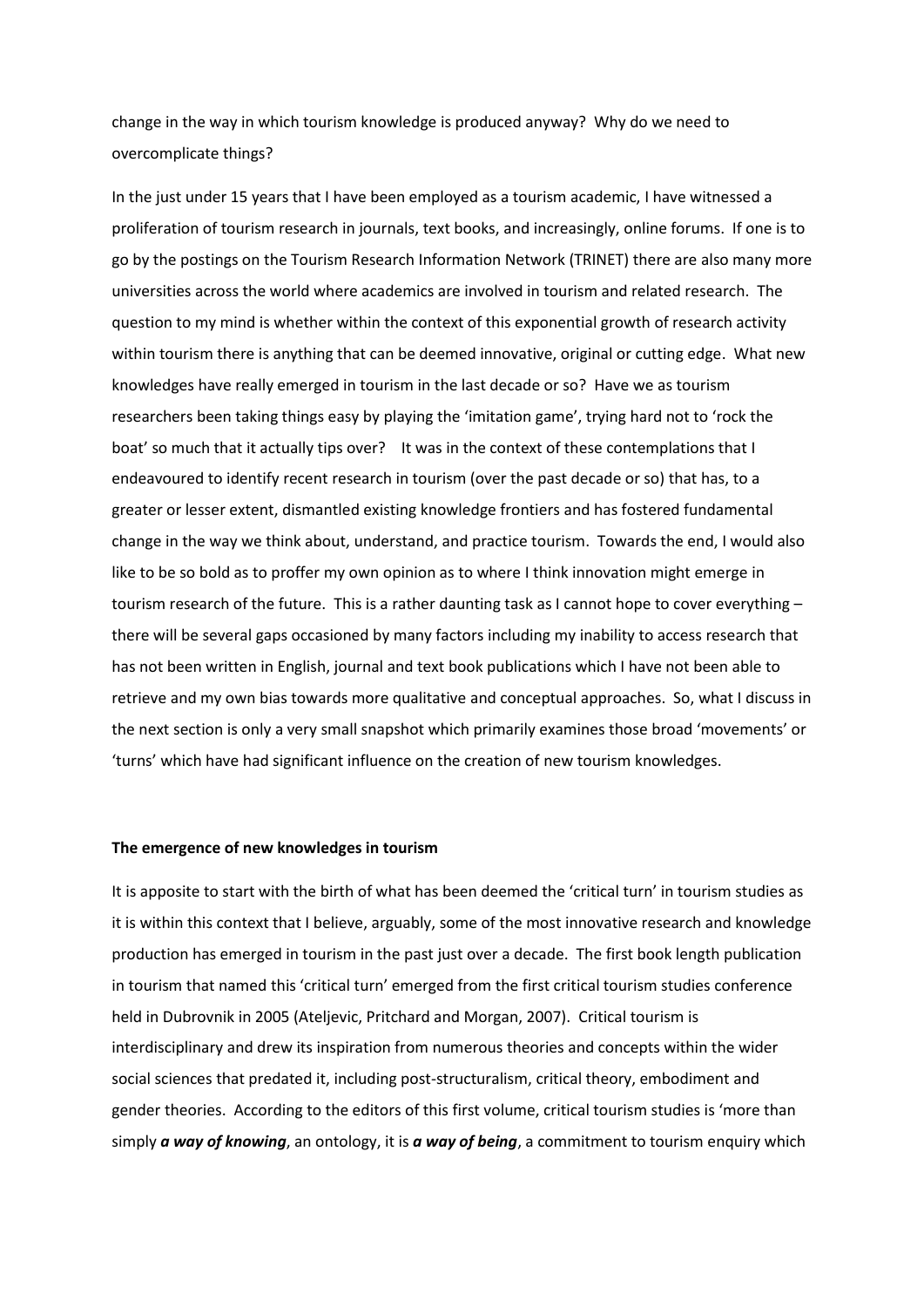is pro social justice and equality and anti-oppression: it is an academy of hope' (ibid p.3) (emphasis in original).

While being underpinned by a range of interpretative/interpretive paradigms, critical tourism claimed to be much broader than these and indeed articulated a desire to resist academic ideologies which were suffocating and oppressive and which forced researchers to as it were to 'pick an ideological side'. The critical tourism studies 'movement' has grown significantly since its birth in 2005 with several subsequent book length publications (Ateljevic, Morgan & Pritchard, 2012), journal articles (Pritchard, Morgan & Ateljevic, 2011) and academic conferences (seven have so far been hosted biennially at the time of writing). Certainly, the emergence of critical tourism studies can be perceived as a seminal moment in our tourism academy and its focus on social justice, hopefulness and emancipation can also be related to subsequent creative discussions, for example, on morality in tourism (Caton 2012; Mostafanezhad & Hannam, 2014); empathy in tourism (Tucker, 2016); tourism and emotions (Pocock, 2015); decolonisation and tourism (Chambers & Buzinde, 2015) and tourism and citizenship (Bianchi and Stephenson, 2014).

It would be disingenuous (and indeed incorrect!) to suggest that researchers within tourism were not engaging in critical and creative debates prior to 2005. For example, I would like to point to Mellinger's (1994) excellent article in which be critically analysed photographic postcards of African Americans in the Southern United States and found that these served to locate 'black subjects within a racist regime of representation' (p. 756). Rather, what I would argue here is that critical tourism studies has been effective in bringing a host of critical voices together under the umbrella of a distinctive 'movement' and has spurned other 'critical turns' in related subject areas such as hospitality and events. This is not to say that the critical tourism movement is beyond criticism. Its philosophical (epistemological and ontological) underpinnings have been questioned (Chambers, 2007, Platenkamp and Botterill, 2013), particularly its 'ideological neutrality' which has perhaps led to political inaction; there have been concerns about its failure to problematise how oppressed and marginalised communities might be researched from a position of (white) privilege (Higgins-Desbiolles and Powys Whyte 2013; Chambers and Buzinde, 2015) and its almost exclusive focus on the discursive and representational has been treated with some disdain (Bianchi, 2009). Despite these (not entirely invalid) criticisms I would argue that the critical tourism studies movement has nevertheless enabled deeper critiques of the epistemological, ontological and methodological bases on which we do research in tourism and has also been instrumental in opening up new and original avenues for tourism knowledge production. In this sense, then I would like to go further to suggest that the critical turn in tourism has also influenced a 'conceptual turn' where top rated, mainstream journals such as *Annals of Tourism Research* are now much more receptive of conceptual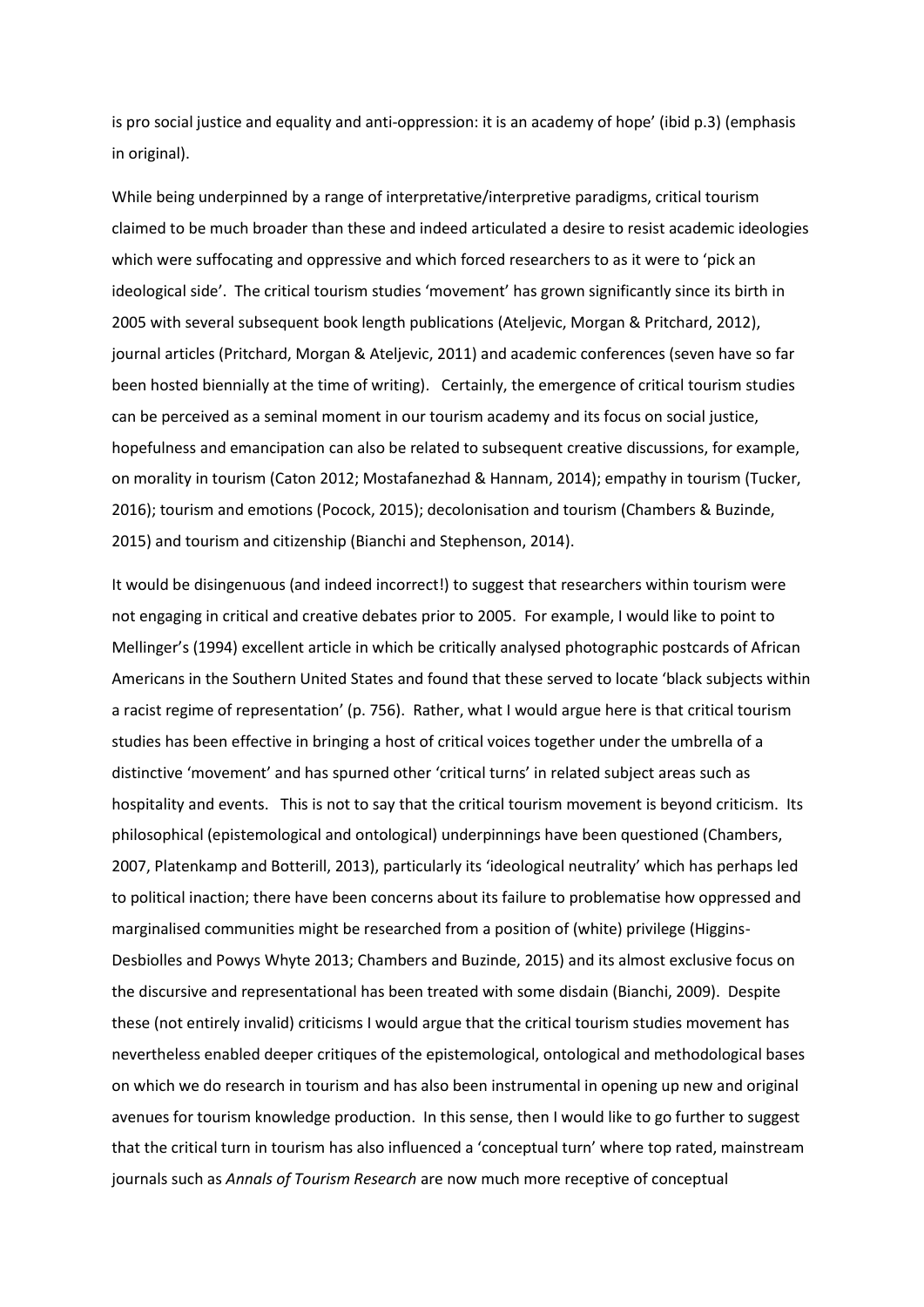discussions, and where more researchers have been empowered to use reflexive and first-person narrative where this is appropriate and sensible, without attracting opprobrium.

I would suggest too that the critical tourism studies movement has spawned a still nascent 'postdisciplinary turn' which seeks to be more radical and which recognises the limitations placed on knowledge production by disciplinary 'straightjackets'. Arguably, the first published exposition on postdisciplinarity in tourism was undertaken by Coles, Hall & Duval (2005) in a publication in the journal *Tourism Recreation Research* where they argued that postdisciplinarity offered tourism scholars 'more flexible forms of knowledge production' (ibid, p. 31). Indeed, to take this even further, postdisciplinarity argues for a deconstruction of the very notion of disciplinarity. Decolonial scholars such as Walter Mignolo have acknowledged the power inherent in disciplinarity by arguing that it is a Western construct, is inherently imperialistic, and serves as a system of normalisation which colonises our minds and also our imaginary i.e., knowledge and being (Mignolo, 2009). So, to my mind, the question for postdisciplinary scholarship in tourism is not more diverse disciplinarity (*a la* concepts such as multi, trans and interdisciplinarity) *but a departure from the very language of disciplinarity itself* if we are to foster fundamental change and innovation in tourism knowledge and practice. Two postdisciplinary tourism conferences have already been convened (in Neuchâtel, Switzerland in 2013 and in Copenhagen, Denmark in 2015). At the time of writing, a third was being planned for 2018 in Auckland, New Zealand. A special 2016 edition of the journal *Tourism Analysis* (Volume 21, Issue 4) was dedicated to papers from the first Neuchâtel conference and included problematisations of 'plural knowability' in tourism studies, the de-disciplining of tourism studies and existential postdisciplinarity.

The final 'movement' which I wish to discuss in this brief overview of emergent research in tourism that has pushed beyond traditional knowledge boundaries over the past decade or so is the 'mobilities turn'. The mobilities paradigm has been successfully applied in the context of tourism (from its origins in the wider social sciences) and has inspired many innovative interpretations of tourism. The key contention of mobiliites is that tourism does not exist in isolation but is one aspect of an immense network of quotidian mobile practices which range from daily commuting to migration. Importantly mobilities scholars argue that we need to understand the range of human and non-human elements that are involved in our mobile world including modes of transport (cars, trains, airplanes, buses) and material objects (tickets, suitcases, goods). They also contend that virtual and 'imaginative' travel (facilitated by technical developments) now sit alongside physical movements (see Sheller & Urry, 2006 for an excellent early exposition of the tenets of the mobilities turn). Many in tourism have embraced the 'mobilities turn' in order to understand for example the experience of being on the move – in this regard Larsen (2001) developed the concept of the 'travel glance' to explain what he deemed the 'visual "cinematic" experience of moving landscape images to the travelling yet corporally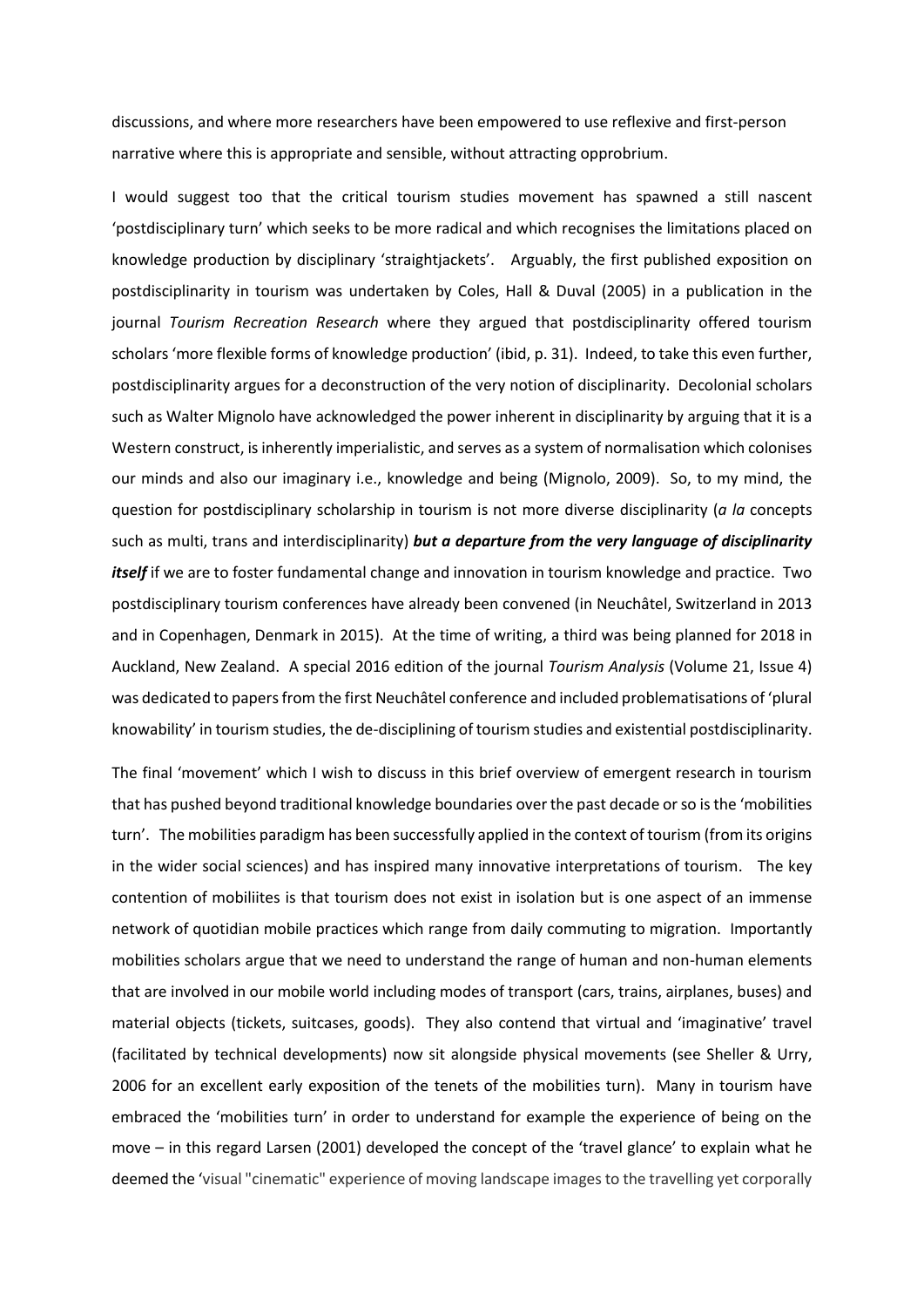immobile "armchair" spectator' (p. 80). We have also witnessed some innovative work which has been inspired by the opposite concepts of immobilities and moorings (see Hannam, Butler & Paris, 2014 for an overview of research in tourism mobilities).

I have been limited by the strictures of word count in my discussion of what I believe to be those areas in which innovative research has emerged in tourism. As a result, I took the decision to discuss key 'movements' which to my mind have led to new ways of thinking about and doing tourism rather than focusing necessarily on specific topics of research. I have directed the readers' attention to three 'movements' or 'turns' which have initiated and inspired substantive and creative knowledge production in tourism– the 'critical turn', the' postdisciplinary turn' and the 'mobilities turn'. While I have discussed these separately there are many intersections among them and there are also many differences. I indicated from the outset that I would focus on more qualitative and conceptual issues as this is where my personal interest lies. I would also say, rather contentiously, that this is where I believe that the most innovative thinking in tourism has emerged in the past decade. Even so, my discussion has not been exhaustive. I should also state that these 'movements', while they are fairly new to tourism, have existed for some time in the wider social sciences. Tourism, as the relatively 'new kid on the block' has only in the last decade or so woken up to the many possibilities for creative knowledge production offered by these earlier critical movements in the wider social sciences.

## **Final contemplations**

The avid reader will have noticed that I have elided positivist and post positivist approaches although these are still dominant in some parts of the world particularly in non-English speaking societies in Asia, the Middle East, Latin America and in Europe (for example Spain and Portugal) and also to a great degree, in the United States. Here research rigour and quantitative approaches are two sides of the same coin and there is perhaps still a denial of the legitimacy of qualitative, conceptual research. Indeed, I recently visited an international conference in one of the Iberian countries in Europe which aimed at highlighting doctoral research and which was attended by students from universities in some of the previously mentioned locales. All of the presentations that I attended (and I attended as many as I could) were dominated by quantitative methodologies. The manipulation of statistics to address aspects of very similar research problems (e.g. in the areas of destination image, tourist attitudes, behaviours, satisfaction, loyalty) in different case study contexts or in relation to a variety of micro niche tourism products, was rampant and at the end of this conference I was left wondering what new or creative knowledges had actually emerged that went beyond the statistics? Don't get me wrong, I am not saying that no new or original knowledges have emerged from positivist, quantitative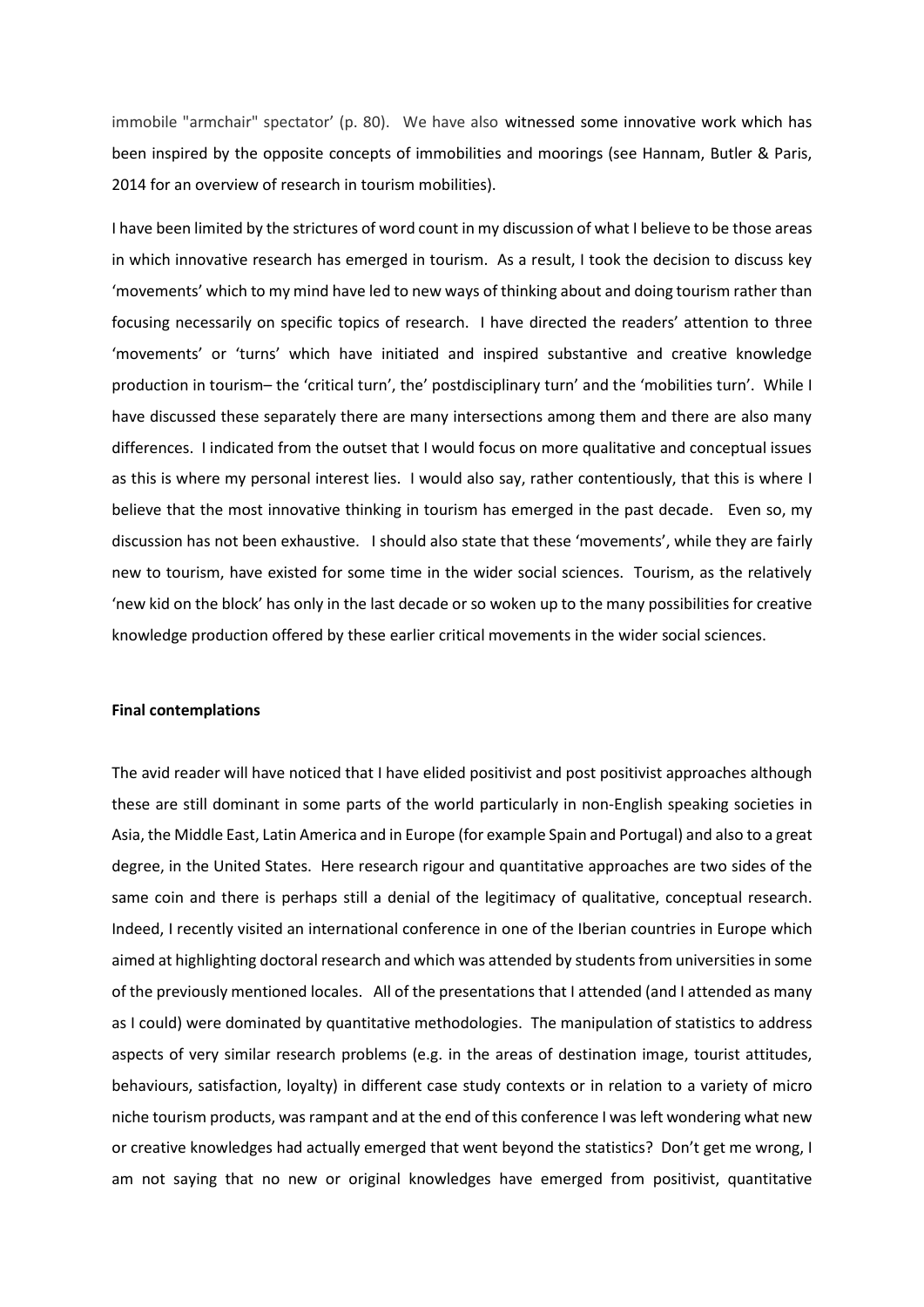approaches– I do not wish to engage in the rather anachronistic pitting of qualitative and quantitative research against each other. Many have engaged in this debate over many years and the only conclusion that has been drawn is that there can be no conclusion. In any case, I must admit to being somewhat challenged by any quantitative, statistical research (my eyes start to glaze over, I become confused and disoriented and then I completely shut down…) so it is perhaps highly unlikely that I would be able to identify any new knowledges that have fundamentally changed our understanding of tourism phenomena that utilise positivist methodologies. I admit that this is a blind spot in my own intellectual development and as such, I will respectfully leave the discussion of emergent research in this genre to others who are much more informed and knowledgeable than I.

I would like to end by returning to the quote from Confucius which I included at the beginning of this essay. Imitation or reproduction is one way in which knowledge can be created in tourism. But we need to ask ourselves what kind of knowledge does this create, for whom, and for what purposes? To what extent does knowledge, which is a product of imitation, lead to any fundamental change to our thinking and to our being in tourism? I would like to encourage readers to avoid always taking the easy path of imitation and to instead embrace the noble, though bitter road to creative tourism knowledge production that is garnered through reflection and through our own lived experiences. This is not a call to self-indulgence or solipsism. Rather, I believe that tourism research which seeks to produce new knowledges and which is not deeply self-reflexive in terms of the researcher's own motivations, experiences and situatedness will have limited value in terms of providing honest solutions for the problems that exist in our increasingly complex world.

## **References**

Ateljevic, I., Pritchard, A. and Morgan, N (eds) (2007*). The critical turn in tourism studies: innovative research methodologies.* Oxford: Elsevier.

Ateljevic, I., Morgan, N., & Pritchard, A. (eds) (2012). *The critical turn in tourism studies: creating an academy of hope*. London: Routledge.

Bianchi, R. (2009). The 'critical turn' in tourism studies: a radical critique. *Tourism Geographies* 11(4) 484-504

Bianchi, R., & Stephenson, M. (2014). *Tourism and citizenship: rights, freedoms and responsibilities in the global order.* London: Routledge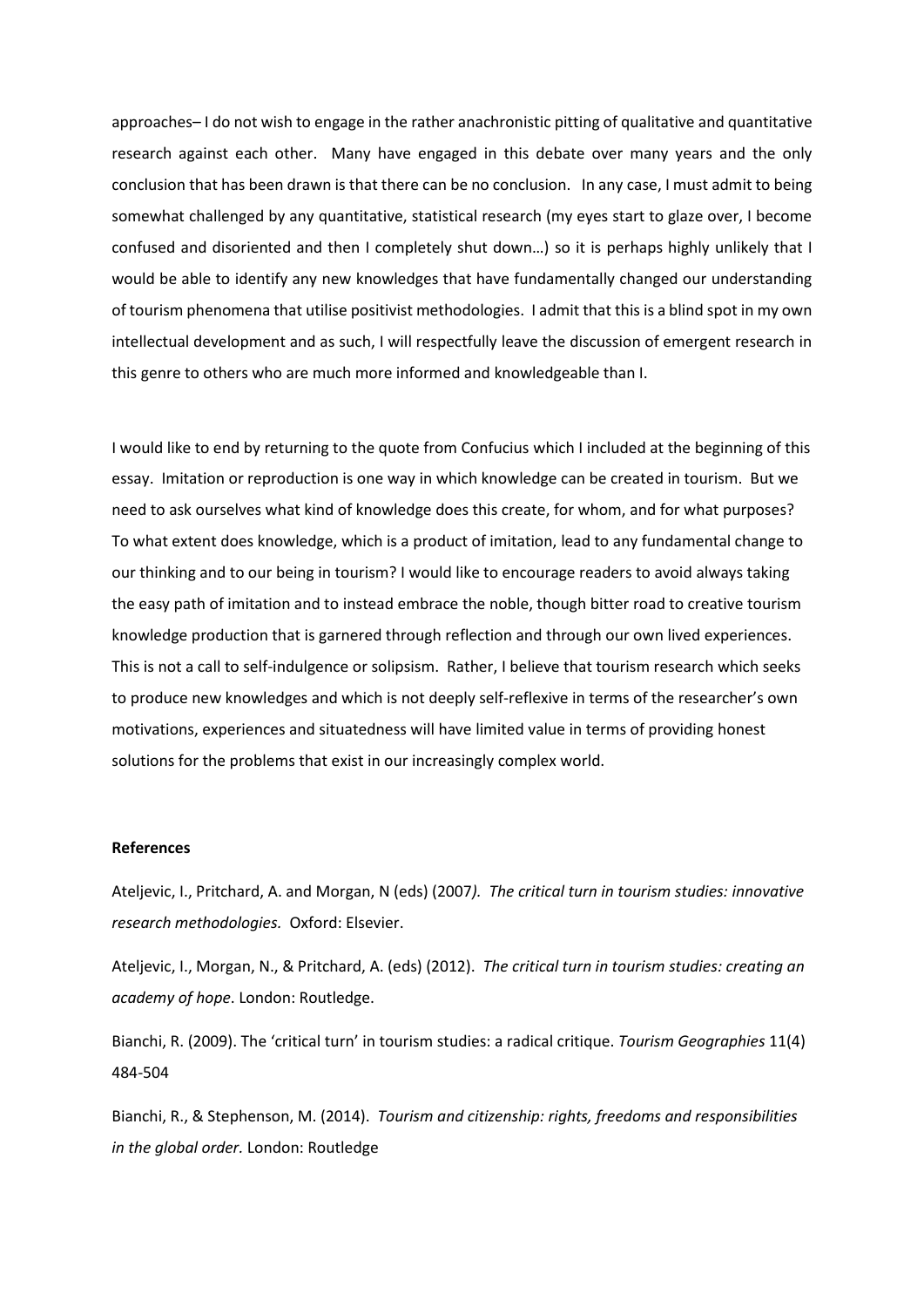Caton, K. (2012). Taking the moral turn in tourism studies, *Annals of Tourism Research*, *39*(4) pp. 1906-1928.

Chambers, D. (2007). Interrogating the 'critical' in critical approaches to tourism research. In I. Ateljevic, A. Pritchard, and N. Morgan (eds) (2007). *The critical turn in tourism studies: innovative research methodologies*, pp 105-119. Oxford: Elsevier.

Chambers, D., and Buzinde, C. (2015). Tourism and decolonisation: locating research and self. *Annals of Tourism Research* 51, 1-16

Coles, T., Hall, C.M., & Duval, D.T. (2005). Mobilizing tourism: a postdisciplinary critique. *Tourism Recreation Research* 30(2), 31-41

Hannam, K., Butler, G., & Paris, C. (2014). Developments and key issues in tourism mobilities. *Annals of Tourism Research* 44, 171-185

Higgins-Desbiolles, F., & Powys White, K. (2013) No high hopes for hopeful tourism: a critical comment. *Annals of Tourism Research* 40, 428-433

Larsen, J. (2001). Tourism mobilities and the travel glance: experiences of being on the move. *Scandinavian Journal of Hospitality and Tourism* 1, 80-98.

Mellinger, W.M. (1994). Toward a critical analysis of tourism representations. *Annals of Tourism Research* 21(4), 756-779

Mignolo, W. (2009). Epistemic disobedience, independent thought and de-colonial freedom. *Theory, Culture and Society*, 26(7-8), 1-23.

Mostafanezhad, M., & Hannam, K. (2014). *Moral encounters in tourism*. New York: Routledge

Pocock, N. (2015) Emotional entanglements in tourism. *Annals of Tourism Research* 53, 31-45

Platenkamp, V., and Botterill, D. (2013). Critical realism, rationality and tourism knowledge. *Annals of Tourism Research* 41, 110-129

Pritchard, A., Morgan, N., & Ateljevic, I. (2011). Hopeful tourism: a new transformative perspective. *Annals of Tourism Research* 38(3), 941-963

Sheller, M. & Urry, J. (2006). The new mobilities paradigm. *Environment and Planning A*, 38, 207-226

Tribe, J. (1997). The indiscipline of tourism. *Annals of Tourism Research* 24(3), 638-657